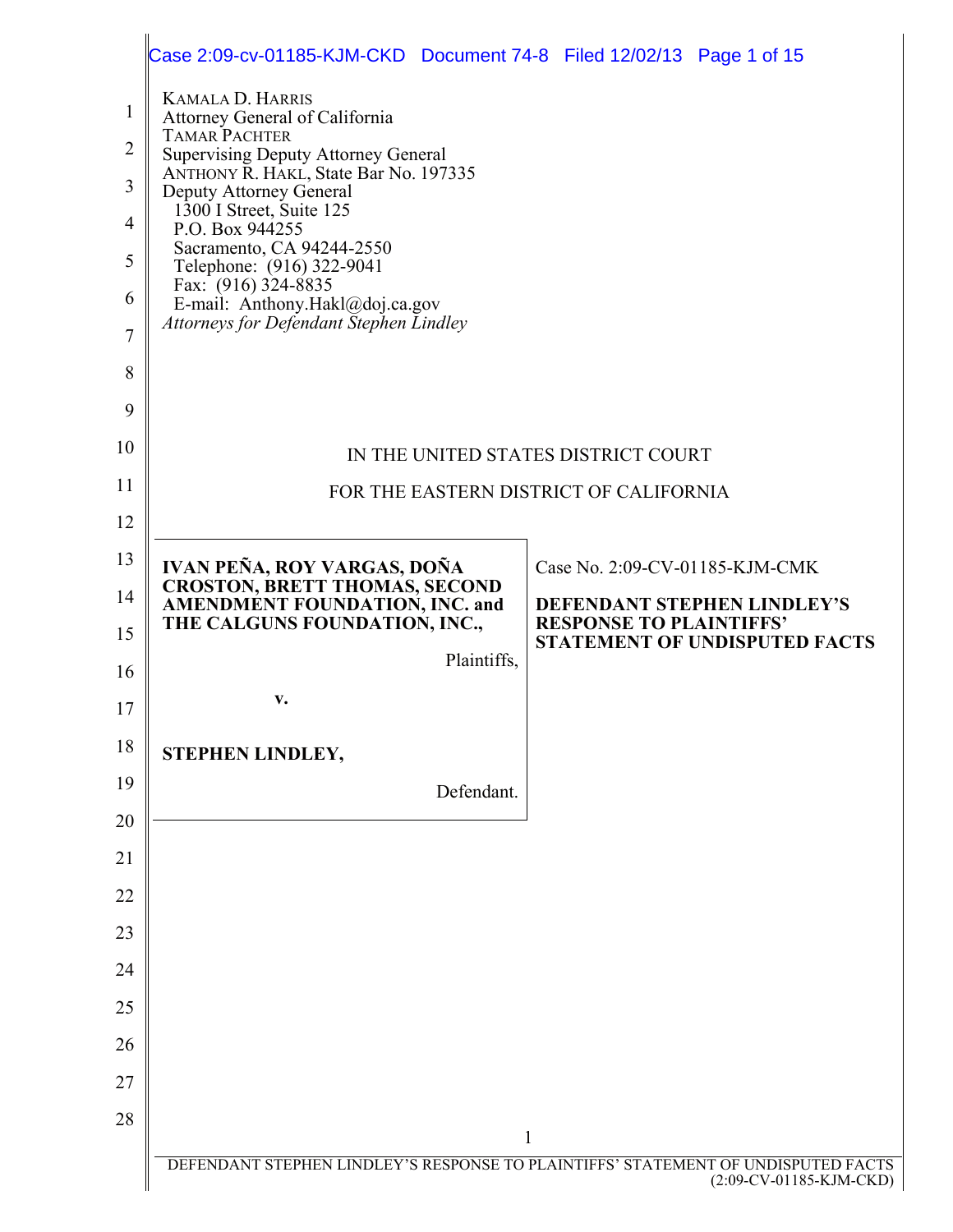## Case 2:09-cv-01185-KJM-CKD Document 74-8 Filed 12/02/13 Page 2 of 15

| 1. Handguns are arms of the kind in<br>purposes.                                     | common use for traditional lawful                                                                                                                                                                                                                         | Disputed. This is a legal contention, not a<br>statement of fact. District of Columbia v.<br><i>Heller</i> , 554 U.S. 570 (2008) speaks for itself.<br>This contention is also irrelevant.                                                                                                                                                                                                             |
|--------------------------------------------------------------------------------------|-----------------------------------------------------------------------------------------------------------------------------------------------------------------------------------------------------------------------------------------------------------|--------------------------------------------------------------------------------------------------------------------------------------------------------------------------------------------------------------------------------------------------------------------------------------------------------------------------------------------------------------------------------------------------------|
| 2. Semi-automatic firearms with<br>lawful purposes.                                  | detachable magazines are arms of the<br>kind in common use for traditional                                                                                                                                                                                | Disputed. This is a legal contention, not a<br>statement of fact. Additionally, the "ATF<br>Report" relied upon by plaintiffs does not show<br>this. Nor does paragraph 15 of the declaration<br>of Mr. Hoffman, which defendant objects to as<br>lacking sufficient foundation, lacking personal<br>knowledge and being inadmissible opinion of a<br>lay witness. This contention is also irrelevant. |
| Semi-automatic firearms with<br>3.<br>common use for traditional<br>lawful purposes. | detachable magazines utilizing center-<br>fire ammunition are arms of the kind in                                                                                                                                                                         | Disputed. This is a legal contention, not a<br>statement of fact. Additionally, the "ATF<br>Report" relied upon by plaintiffs does not show<br>this. Nor does paragraph 15 of the declaration<br>of Mr. Hoffman, which defendant objects to as<br>lacking sufficient foundation, lacking personal<br>knowledge and being inadmissible opinion of a<br>lay witness. This contention is also irrelevant. |
| 4. California Law provides that "any<br>exceeding one year.                          | person in this state who manufactures or<br>causes to be manufactured, imports into<br>the state for sale, keeps for sale, offers<br>or exposes for sale, gives, or lends any<br>unsafe handgun shall be punished by<br>imprisonment in a county jail not | Disputed. This is a legal contention, not a<br>statement of fact. The relevant provisions of<br>the California Penal Code speak for<br>themselves.                                                                                                                                                                                                                                                     |
| 5. California law presumes that all<br>handguns "determined not to be<br>unsafe."    | handguns are "unsafe" and therefore,<br>generally barred from importation and<br>sale, unless those handguns have been<br>placed on the state's special roster of                                                                                         | Disputed. This is a legal contention, not a<br>statement of fact. The relevant provisions of<br>the California Penal Code speak for<br>themselves.                                                                                                                                                                                                                                                     |
|                                                                                      |                                                                                                                                                                                                                                                           |                                                                                                                                                                                                                                                                                                                                                                                                        |
|                                                                                      |                                                                                                                                                                                                                                                           |                                                                                                                                                                                                                                                                                                                                                                                                        |
|                                                                                      |                                                                                                                                                                                                                                                           |                                                                                                                                                                                                                                                                                                                                                                                                        |
|                                                                                      |                                                                                                                                                                                                                                                           | $\overline{2}$                                                                                                                                                                                                                                                                                                                                                                                         |
|                                                                                      |                                                                                                                                                                                                                                                           | DEFENDANT STEPHEN LINDLEY'S RESPONSE TO PLAINTIFFS' STATEMENT OF UNDISPUTED FACTS<br>(2:09-CV-01185-KJM-CKD)                                                                                                                                                                                                                                                                                           |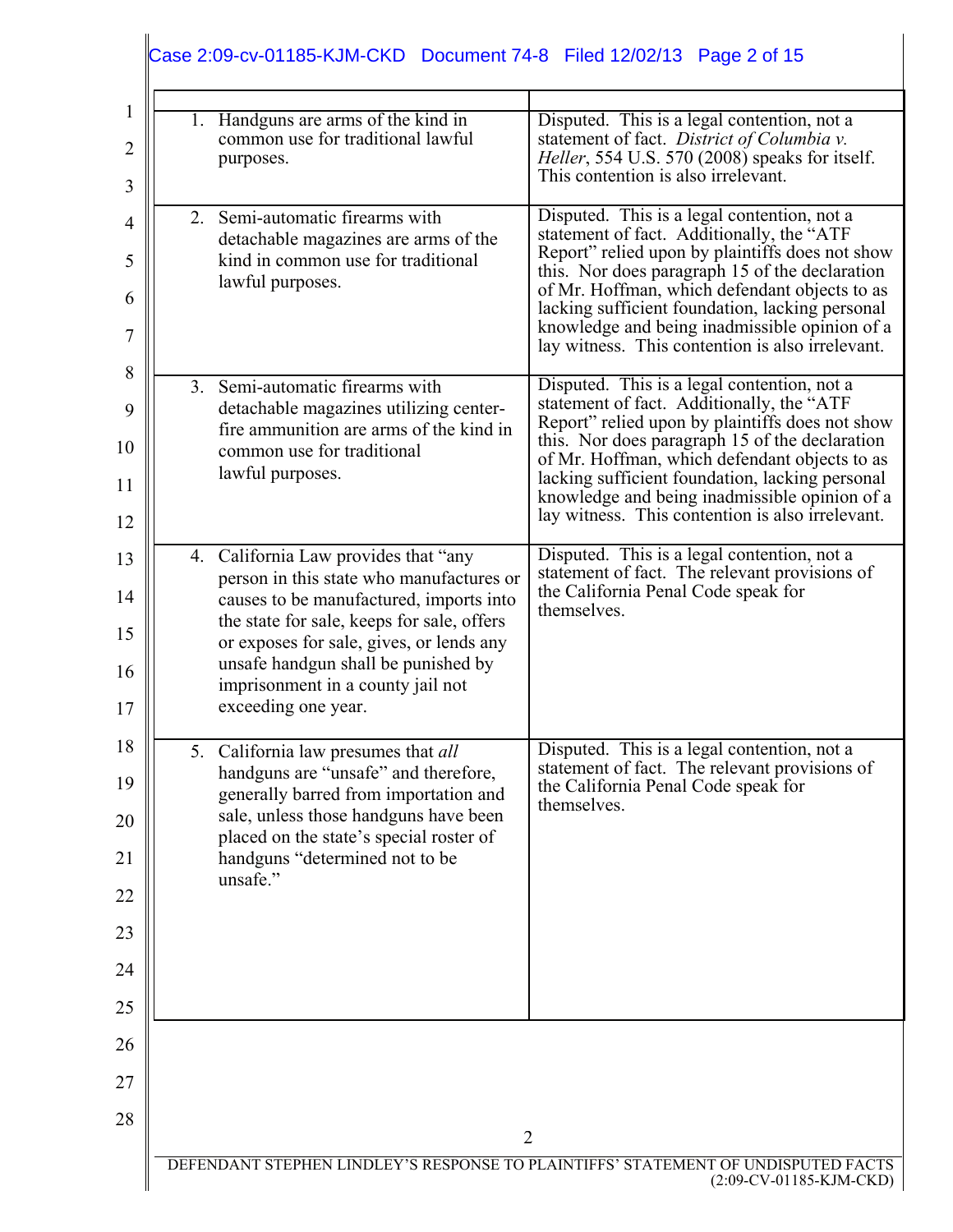|                                              | Case 2:09-cv-01185-KJM-CKD Document 74-8 Filed 12/02/13 Page 3 of 15                                                                                                                                                                                                                                                                                                                                                                                                                                                                                                                                                                                                                                                                                                                                                                                                                                                                                                                   |                                                                                                                                                                                                                                                                   |
|----------------------------------------------|----------------------------------------------------------------------------------------------------------------------------------------------------------------------------------------------------------------------------------------------------------------------------------------------------------------------------------------------------------------------------------------------------------------------------------------------------------------------------------------------------------------------------------------------------------------------------------------------------------------------------------------------------------------------------------------------------------------------------------------------------------------------------------------------------------------------------------------------------------------------------------------------------------------------------------------------------------------------------------------|-------------------------------------------------------------------------------------------------------------------------------------------------------------------------------------------------------------------------------------------------------------------|
| 1<br>$\overline{2}$<br>3<br>4                | 6. Since 2007, a center-fire <sup>1</sup><br>semiautomatic <sup>2</sup> handgun cannot make<br>the roster if it does not have both a<br>chamber load indicator and, if it has a<br>detachable magazine, a magazine<br>disconnect mechanism.                                                                                                                                                                                                                                                                                                                                                                                                                                                                                                                                                                                                                                                                                                                                            | Disputed. This is a legal contention, not a<br>statement of fact. The relevant provisions of<br>the California Penal Code speak for<br>themselves. Also, plaintiffs cite no evidence or<br>other authority for the propositions set forth in<br>footnotes 1 or 2. |
| 5<br>6<br>7                                  | 7. Since 2006, a rimfire <sup>3</sup> semi-automatic<br>handgun must have a magazine<br>disconnect mechanism if it has a<br>detachable magazine.                                                                                                                                                                                                                                                                                                                                                                                                                                                                                                                                                                                                                                                                                                                                                                                                                                       | Disputed. This is a legal contention, not a<br>statement of fact. The relevant provisions of<br>the California Penal Code speak for<br>themselves. Also, plaintiffs cite no evidence or<br>other authority for the proposition set forth in<br>footnote 3.        |
| 8<br>9<br>10                                 | 8. Handguns rostered prior to the effective<br>dates of these requirements can remain<br>rostered despite lacking these features.                                                                                                                                                                                                                                                                                                                                                                                                                                                                                                                                                                                                                                                                                                                                                                                                                                                      | Disputed. This is a legal contention, not a<br>statement of fact. The relevant provisions of<br>the California Penal Code speak for<br>themselves.                                                                                                                |
| 11<br>12<br>13<br>14<br>15                   | 9. A magazine disconnect mechanism is "a<br>mechanism that prevents a<br>semiautomatic pistol that has a<br>detachable magazine from operating to<br>strike the primer of ammunition in the<br>firing chamber when a detachable<br>magazine is not inserted in the<br>semiautomatic pistol."                                                                                                                                                                                                                                                                                                                                                                                                                                                                                                                                                                                                                                                                                           | Disputed. This is a legal contention, not a<br>statement of fact. The relevant provisions of<br>the California Penal Code speak for<br>themselves.                                                                                                                |
| 16<br>17<br>18<br>19<br>20                   | 10. A chamber load indicator ("CLI") is "a<br>device that plainly indicates that a<br>cartridge is in the firing chamber."                                                                                                                                                                                                                                                                                                                                                                                                                                                                                                                                                                                                                                                                                                                                                                                                                                                             | Disputed. This is a legal contention, not a<br>statement of fact. The relevant provisions of<br>the California Penal Code speak for<br>themselves.                                                                                                                |
| 21<br>22<br>23<br>24<br>25<br>26<br>27<br>28 | Most handguns use center-fire ammunition, which fires a bullet when the center of the cartridge<br>is struck by the gun's firing pin, igniting the primer.<br>A semi-automatic handgun is handgun that fires one bullet each time the trigger is pulled, with<br>the firing of each bullet causing the next round to be loaded into the chamber from a magazine.<br>Most handguns in the United States are semi-automatic. Almost all the rest are revolvers, which<br>hold several rounds in a rotating cylinder and also fire one bullet with each pull of the trigger.<br>Nothing in the challenged laws, or this litigation, relates to fully-automatic weapons (machine<br>guns), which are the subject of other specific legislative enactments.<br>Rimfire ammunition, which is fired when struck on its rim by the gun's firing pin, is primarily<br>used in the smallest calibers. For technical reasons, chamber load indicators are not feasible for<br>rimfire ammunition. |                                                                                                                                                                                                                                                                   |
|                                              | 3<br>DEFENDANT STEPHEN LINDLEY'S RESPONSE TO PLAINTIFFS' STATEMENT OF UNDISPUTED FACTS                                                                                                                                                                                                                                                                                                                                                                                                                                                                                                                                                                                                                                                                                                                                                                                                                                                                                                 | $(2:09$ -CV-01185-KJM-CKD)                                                                                                                                                                                                                                        |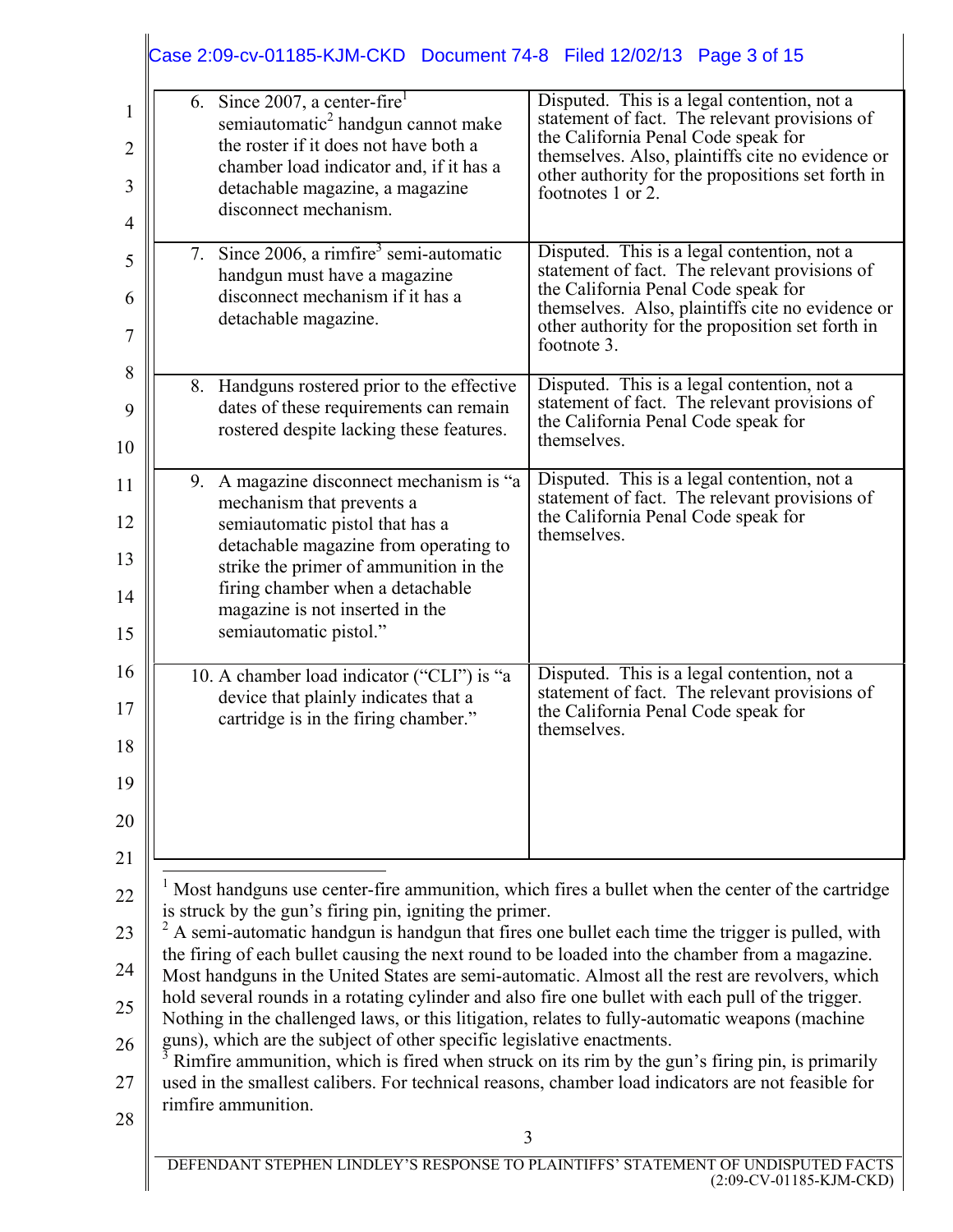|                                 | Case 2:09-cv-01185-KJM-CKD  Document 74-8  Filed 12/02/13  Page 4 of 15                                                                                                                                                                                                                                                                                                                                                                                                                                |                                                                                                                                                                                                                                                                                                                                 |
|---------------------------------|--------------------------------------------------------------------------------------------------------------------------------------------------------------------------------------------------------------------------------------------------------------------------------------------------------------------------------------------------------------------------------------------------------------------------------------------------------------------------------------------------------|---------------------------------------------------------------------------------------------------------------------------------------------------------------------------------------------------------------------------------------------------------------------------------------------------------------------------------|
| 1<br>2<br>3<br>4<br>5<br>6<br>7 | 11. Not all CLIs satisfy the California<br>requirement. Under California law: [A]<br>device satisfies this definition if it is<br>readily visible, has incorporated or<br>adjacent explanatory text or graphics, or<br>both, and is designed and intended to<br>indicate to a reasonably foreseeable<br>adult user of the pistol, without<br>requiring the user to refer to a user's<br>manual or any other resource other than<br>the pistol itself, whether a cartridge is in<br>the firing chamber. | Disputed. This is a legal contention, not a<br>statement of fact. The relevant provisions of<br>the California Penal Code speak for<br>themselves.                                                                                                                                                                              |
| 8<br>9<br>10<br>11<br>12<br>13  | 12. Defendant tests the sufficiency of CLIs<br>by asking his employees if they<br>understand the $CLI$ – and when the<br>regulatory authority's employees<br>allegedly fail to understand the CLI,<br>regardless of what the CLI is "designed"<br>and intended to indicate to a reasonable<br>adult," the CLI is ruled inadequate.                                                                                                                                                                     | Disputed. This is not an accurate description of<br>the documents cited by plaintiffs and is not an<br>accurate description of the Department of<br>Justice's evaluation of chamber load indicators.<br>Additionally, the contents of the cited letters<br>speak for themselves.                                                |
| 14<br>15<br>16<br>17            | 13. Given the rarity of CLIs and magazine<br>disconnect devices, handguns lacking<br>these features are in common use today,<br>comprising the overwhelming majority<br>of handguns.                                                                                                                                                                                                                                                                                                                   | Disputed. The cited documents do not support<br>the use of the word "rarity" or phrase<br>"overwhelming majority. The "common use"<br>aspect of this statement is also a legal<br>contention, not a statement of fact. This<br>statement mischaracterizes the cited legislative<br>history. This contention is also irrelevant. |
| 18<br>19<br>20<br>21            | 14. California legislators specifically<br>considered that CLIs and magazine<br>disconnects are available on only<br>perhaps 11% and 14% of handguns,<br>respectively, as proposed by the author<br>of the bill mandating these features.                                                                                                                                                                                                                                                              | The cited documents do not support<br>Disputed.<br>this statement. The statement mischaracterizes<br>the cited legislative history.                                                                                                                                                                                             |
| 22<br>23<br>24                  | 15. Because CLIs and magazine disconnect<br>mechanisms were viewed as beneficial.<br>the California Legislature hoped that<br>mandating these features would alter the<br>firearms market.                                                                                                                                                                                                                                                                                                             | Disputed. The cited document does not support<br>this statement. The statement mischaracterizes<br>the cited legislative history.                                                                                                                                                                                               |
| 25<br>26<br>27<br>28            | 16. A handgun safety mechanism may fail<br>or be misused by the user of a handgun.                                                                                                                                                                                                                                                                                                                                                                                                                     | Undisputed. As a general matter, any<br>mechanical device can fail or be misused. But<br>this contention is irrelevant.                                                                                                                                                                                                         |
|                                 |                                                                                                                                                                                                                                                                                                                                                                                                                                                                                                        |                                                                                                                                                                                                                                                                                                                                 |
|                                 |                                                                                                                                                                                                                                                                                                                                                                                                                                                                                                        | DEFENDANT STEPHEN LINDLEY'S RESPONSE TO PLAINTIFFS' STATEMENT OF UNDISPUTED FACTS<br>$(2:09$ -CV-01185-KJM-CKD)                                                                                                                                                                                                                 |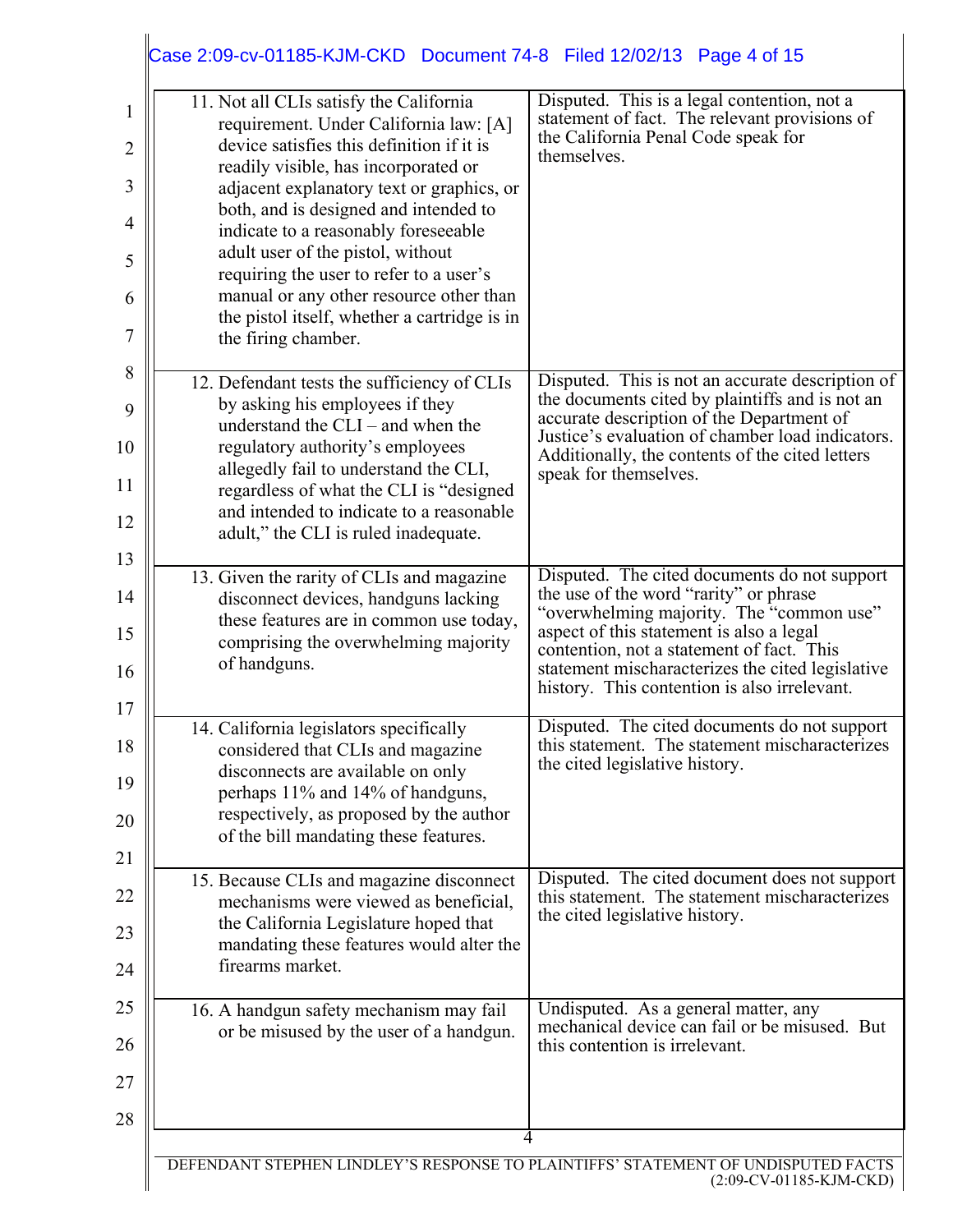| 17. A chamber loaded indicator is a<br>mechanical device that may fail or be<br>misinterpreted by the user of a handgun.                                                                                                                                                                                                                                                                                                                                                                                                   | Undisputed. As a general matter, any<br>mechanical device can fail or be misused. But<br>this contention is irrelevant.                                                                |
|----------------------------------------------------------------------------------------------------------------------------------------------------------------------------------------------------------------------------------------------------------------------------------------------------------------------------------------------------------------------------------------------------------------------------------------------------------------------------------------------------------------------------|----------------------------------------------------------------------------------------------------------------------------------------------------------------------------------------|
| 18. A magazine disconnect mechanism is a<br>mechanical device that may fail.                                                                                                                                                                                                                                                                                                                                                                                                                                               | Undisputed. As a general matter, any<br>mechanical device can fail or be misused. But<br>this contention is irrelevant.                                                                |
| 19. As the state advises handgun<br>purchasers, "Any machine can<br>malfunction. A firearm is no different."                                                                                                                                                                                                                                                                                                                                                                                                               | Undisputed. This is an accurate quotation of a<br>portion of the publication cited. But this<br>contention is irrelevant.                                                              |
| 20. To acquire any handgun in California,<br>an individual must pass a written<br>handgun safety test.                                                                                                                                                                                                                                                                                                                                                                                                                     | Disputed. This is a legal contention, not a<br>statement of fact. The relevant provisions of<br>the California Penal Code speak for<br>themselves. This contention is also irrelevant. |
| 21. The test requires knowledge of the basic<br>rules of handgun safety, the first of<br>which is: "Treat all guns as if they are<br>loaded."                                                                                                                                                                                                                                                                                                                                                                              | Undisputed. This is an accurate quotation of a<br>portion of the publication cited. But this<br>contention is irrelevant.                                                              |
| 22. The state's study guide for the handgun<br>safety test further provides: Always<br>assume that a gun is loaded even if you<br>think it is unloaded. Every time a gun is<br>handled for any reason, check to see<br>that it is unloaded [by following<br>specific instructions for unloading the<br>gun]. If you are unable to check a gun<br>to see if it is unloaded, leave it alone<br>and seek help from someone more<br>knowledgeable about guns.                                                                  | Undisputed. This is an accurate quotation of a<br>portion of the publication cited. But this<br>contention is irrelevant.                                                              |
| 23. The state's specific instructions for<br>unloading a semi-automatic handgun<br>contained in its gun safety study guide<br>provides that a mechanical safety [It] is<br>not foolproof so do not rely on the<br>safety to prevent an accidental<br>discharge. A safety should only be used<br>as an additional safety measure. Never<br>pull the trigger on any firearm with the<br>safety in the "safe" position because<br>thereafter the firearm could fire at any<br>time without the trigger ever being<br>touched. | Undisputed. This is an accurate quotation of a<br>portion of the publication cited. But this<br>contention is irrelevant.                                                              |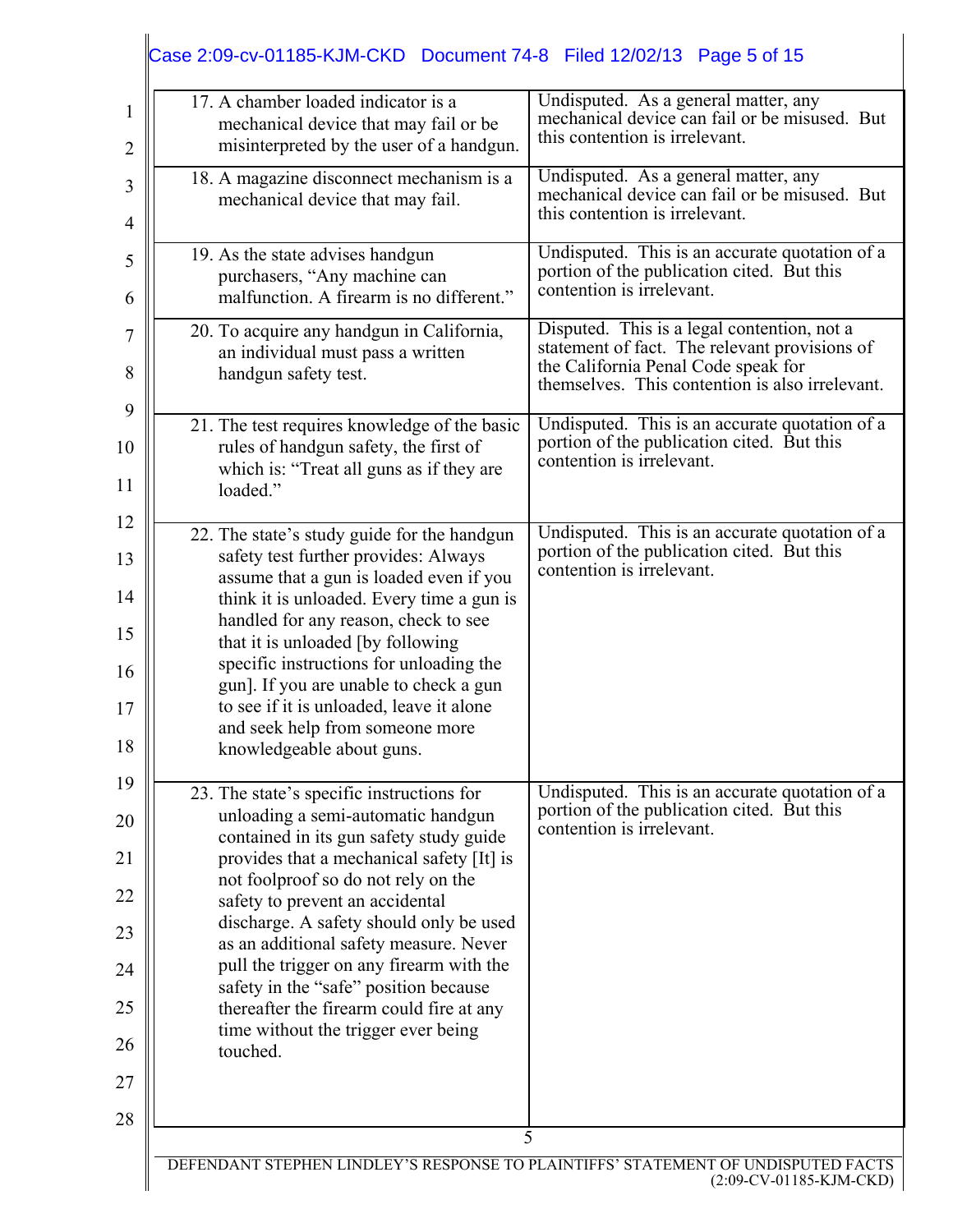|                | Case 2:09-cv-01185-KJM-CKD Document 74-8 Filed 12/02/13 Page 6 of 15               |                                                                                                                                                     |
|----------------|------------------------------------------------------------------------------------|-----------------------------------------------------------------------------------------------------------------------------------------------------|
| 1              | 24. Although the state's gun safety study<br>guide does not discuss chamber loaded | Disputed. The cited publication does not stand<br>for the proposition set forth in the first sentence<br>of this statement. This contention is also |
| $\overline{c}$ | indicators or magazine disconnect<br>devices, it teaches, in order to pass the     | irrelevant.                                                                                                                                         |
| 3              | mandatory safety test, rules that would                                            |                                                                                                                                                     |
| 4              | have gun owners ignore such devices.                                               |                                                                                                                                                     |
|                | The study guide specifically instructs<br>that in order to verify a semi-automatic |                                                                                                                                                     |
| 5              | handgun is unloaded, one must remove                                               |                                                                                                                                                     |
| 6              | the magazine and visually inspect the                                              |                                                                                                                                                     |
| 7              | chamber to verify that it is empty.                                                |                                                                                                                                                     |
| 8              | 25. In a large red box marked "CAUTION,"                                           | Undisputed. This is an accurate quotation of a                                                                                                      |
|                | the state's gun safety study guide                                                 | portion of the publication cited. But this<br>contention is irrelevant.                                                                             |
| 9              | provides:                                                                          |                                                                                                                                                     |
| 10             | You should NOT assume a                                                            |                                                                                                                                                     |
| 11             | semiautomatic pistol is unloaded just<br>because the magazine is removed from      |                                                                                                                                                     |
| 12             | the handgun.                                                                       |                                                                                                                                                     |
|                |                                                                                    |                                                                                                                                                     |
| 13             | Do not allow the slide to go forward<br>UNLESS you have:                           |                                                                                                                                                     |
| 14             |                                                                                    |                                                                                                                                                     |
| 15             | 1. Checked again to be sure the                                                    |                                                                                                                                                     |
|                | chamber is empty, and                                                              |                                                                                                                                                     |
| 16             | 2. Checked again to be sure the                                                    |                                                                                                                                                     |
| 17             | magazine has been REMOVED.                                                         |                                                                                                                                                     |
| 18             | If you pull the slide back ejecting the                                            |                                                                                                                                                     |
| 19             | cartridge, check the chamber, let the                                              |                                                                                                                                                     |
|                | slide go forward, and THEN remove the<br>magazine, you have a loaded, dangerous    |                                                                                                                                                     |
| 20             | firearm (a cartridge is in the chamber)                                            |                                                                                                                                                     |
| 21             | even though you have removed the                                                   |                                                                                                                                                     |
| 22             | magazine. It is common and sometimes<br>fatal to make this error.                  |                                                                                                                                                     |
|                |                                                                                    |                                                                                                                                                     |
| 23             | <b>ALWAYS REMOVE THE</b>                                                           |                                                                                                                                                     |
| 24             | <b>MAGAZINE FIRST!</b>                                                             |                                                                                                                                                     |
| 25             | 26. In order to purchase a handgun, the                                            | Disputed. This is a legal contention, not a                                                                                                         |
| 26             | buyer must demonstrate that he or she                                              | statement of fact. The relevant provisions of                                                                                                       |
|                | knows how to safely operate the<br>handgun, including following the                | the California Penal Code speak for<br>themselves. This contention is also irrelevant.                                                              |
| 27             | instructions set forth in $\P$ 22 above.                                           |                                                                                                                                                     |
| 28             |                                                                                    |                                                                                                                                                     |
|                | 6                                                                                  | DEFENDANT STEPHEN LINDLEY'S RESPONSE TO PLAINTIFFS' STATEMENT OF UNDISPUTED FACTS                                                                   |
|                |                                                                                    | (2:09-CV-01185-KJM-CKD)                                                                                                                             |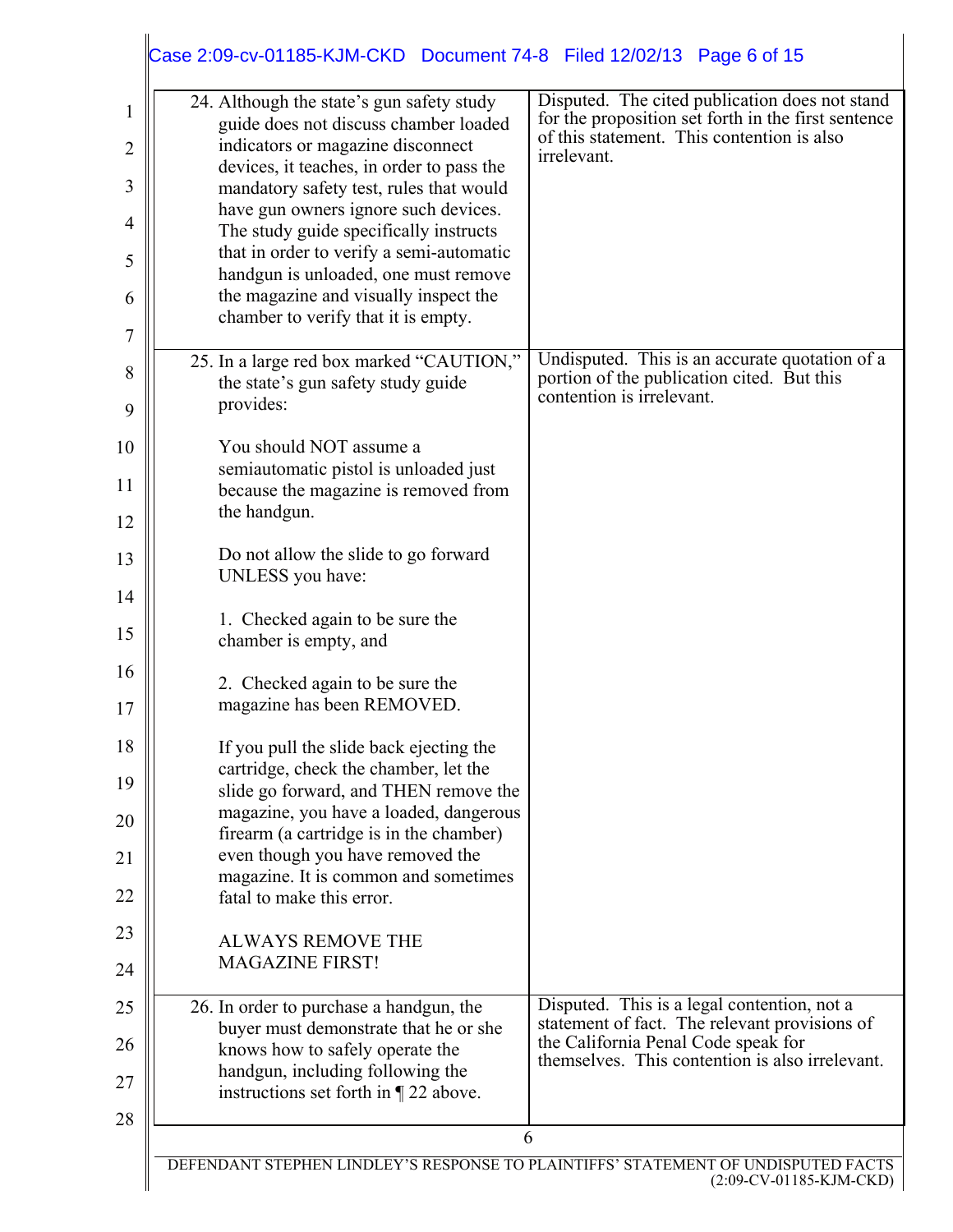| 27. California law requires that all newly<br>purchased firearms either be<br>accompanied by an approved gun lock<br>or the purchaser's affidavit that she<br>owns an adequate lock box or gun safe.                                                                                                                                                                                                                                                                         | Disputed. This is a legal contention, not a<br>statement of fact. The relevant provisions of<br>the California Penal Code speak for<br>themselves. This contention is also irrelevant.                                                                                                                                                                                                                                                            |
|------------------------------------------------------------------------------------------------------------------------------------------------------------------------------------------------------------------------------------------------------------------------------------------------------------------------------------------------------------------------------------------------------------------------------------------------------------------------------|---------------------------------------------------------------------------------------------------------------------------------------------------------------------------------------------------------------------------------------------------------------------------------------------------------------------------------------------------------------------------------------------------------------------------------------------------|
| 28. All semi-automatic handguns not on the<br>approved roster prior to 2013 are barred<br>from the approved handgun roster<br>unless they employ so-called<br>"microstamping technology."                                                                                                                                                                                                                                                                                    | Disputed. This is a legal contention, not a<br>statement of fact. The relevant provisions of<br>the California Penal Code speak for<br>themselves.                                                                                                                                                                                                                                                                                                |
| 29. "The Attorney General may also<br>approve a method of equal or greater<br>reliability and effectiveness in<br>identifying the specific serial number of<br>a firearm from spent cartridge casings<br>discharged by that firearm than that<br>which is set forth in this paragraph"                                                                                                                                                                                       | Disputed. This is a legal contention, not a<br>statement of fact. The relevant provisions of<br>the California Penal Code speak for<br>themselves.                                                                                                                                                                                                                                                                                                |
| 30. The microstamping requirement of Cal.<br>Penal Code $\S$ 31910(b)(7) became<br>effective on May 17, 2013 because on<br>that date, the California Department of<br>Justice issued Information Bulletin No.:<br>2013-BOF-03, wherein Defendant<br>Lindley announced that the Department<br>had determined that the technology<br>described in Penal Code $\S 31910(b)(7)$<br>is now available to more than one<br>manufacturer unencumbered by any<br>patent restrictions. | Undisputed.                                                                                                                                                                                                                                                                                                                                                                                                                                       |
| 31. There are no manufacturers of new<br>model semiautomatic firearms that offer<br>products with microstamping<br>technology for sale in the United States,<br>nor have any applied to have such a<br>handgun placed on the California<br>approved roster.                                                                                                                                                                                                                  | Disputed as to the first clause in this sentence.<br>To be precise, in the cited discovery responses<br>Lindley admits that "[n]o handguns currently<br>available for sale in the United States have<br>microstamping technology that satisfies the<br>requirements of California's Handgun Roster<br>Law." As to the second clause, it is undisputed<br>that to date no manufacturer has applied to<br>have such a handgun placed on the roster. |
| 32. Listings on the California handgun<br>roster are valid for one year, and must<br>be renewed annually, including<br>payment of an annual fee, prior to<br>expiration to remain valid.                                                                                                                                                                                                                                                                                     | Disputed. This is a legal contention, not a<br>statement of fact. The relevant provisions of<br>the California Code of Regulations speak for<br>themselves.                                                                                                                                                                                                                                                                                       |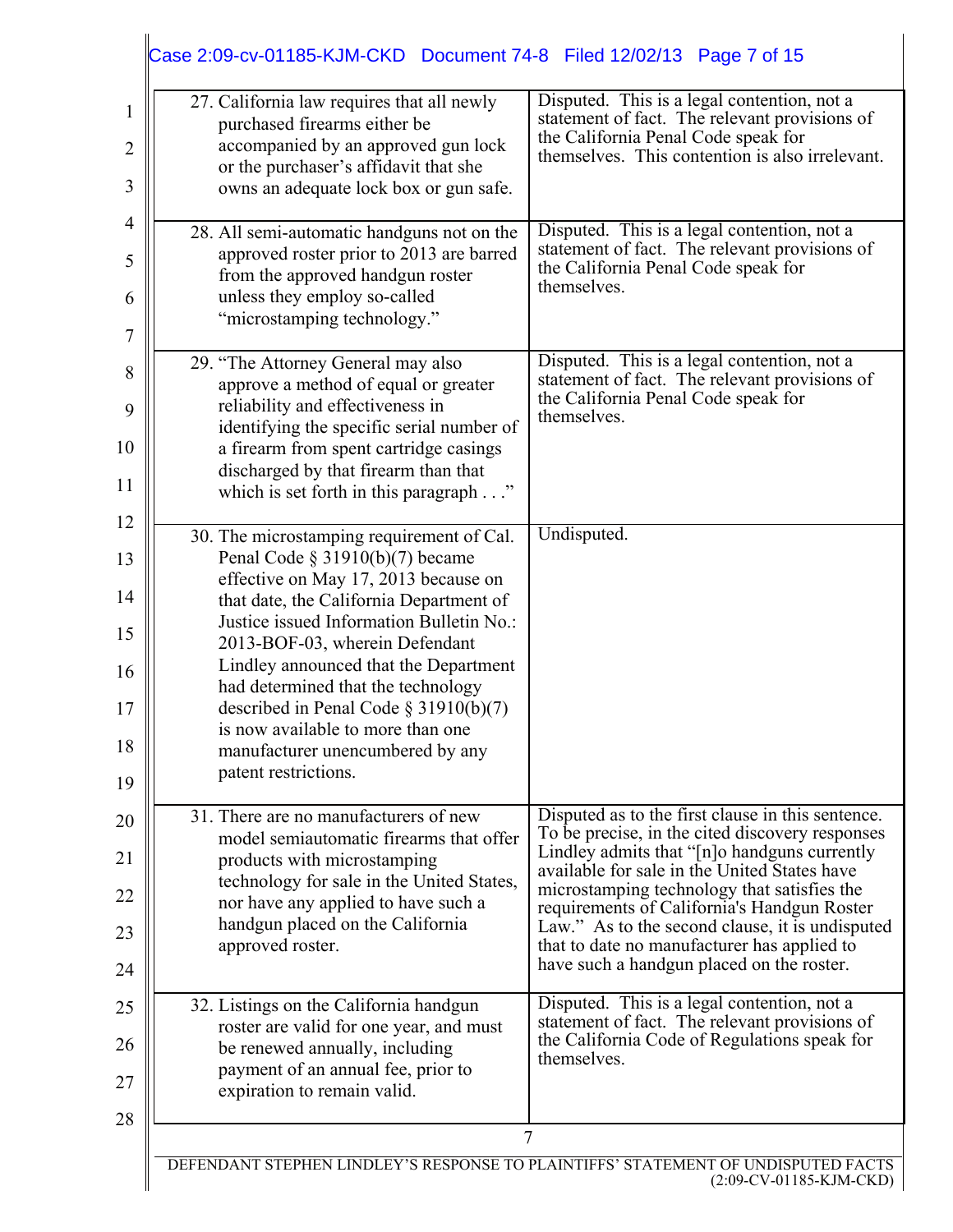|                                                                                                                                                                                        | 33. Defendant charges firearms<br>manufacturers, importers, and dealers<br>annual fees, ostensibly to operate the<br>handgun roster program. Any handgun<br>whose manufacturer fails to pay the<br>required fees may be excluded from the<br>roster for that reason alone.                                                                                                       | Disputed. This is a legal contention, not a<br>statement of fact. The relevant provisions of<br>the California Penal Code speak for<br>themselves.                         |
|----------------------------------------------------------------------------------------------------------------------------------------------------------------------------------------|----------------------------------------------------------------------------------------------------------------------------------------------------------------------------------------------------------------------------------------------------------------------------------------------------------------------------------------------------------------------------------|----------------------------------------------------------------------------------------------------------------------------------------------------------------------------|
|                                                                                                                                                                                        | 34. The initial and renewal annual listing<br>fees for inclusion on the handgun roster<br>are \$200.                                                                                                                                                                                                                                                                             | Disputed. This is a legal contention, not a<br>statement of fact. The relevant provisions of<br>the California Code of Regulations speak for<br>themselves.                |
| 35. Other than the California DOJ, only the<br>manufacturer/importer of a handgun<br>model is authorized to submit that<br>handgun model to a DOJ-Certified<br>Laboratory for testing. | Disputed. This is a legal contention, not a<br>statement of fact. The relevant provisions of<br>the California Code of Regulations speak for<br>themselves.                                                                                                                                                                                                                      |                                                                                                                                                                            |
|                                                                                                                                                                                        | 36. A handgun can remain on the roster if<br>its manufacturer/importer goes out of<br>business or discontinues the model,<br>provided that the model is not being<br>offered for sale to licensed dealers, and<br>"a fully licensed wholesaler, distributor,<br>or dealer submits a written request to<br>continue the listing and agrees to pay<br>the annual maintenance fee." | Disputed. This is a legal contention, not a<br>statement of fact. The relevant provisions of<br>the California Code of Regulations speak for<br>themselves.                |
|                                                                                                                                                                                        | 37. So long as a handgun is sold to dealers<br>outside of California, the handgun's<br>manufacturer can cause the sale of that<br>handgun to be forbidden inside<br>California by failing to submit the gun<br>for testing in that state or refusing to<br>pay the annual \$200 fee.                                                                                             | Disputed. This is a legal contention, not a<br>statement of fact. The relevant provisions of<br>the California Penal Code and Code of<br>Regulations speak for themselves. |
|                                                                                                                                                                                        | 38. A manufacturer/importer or other<br>responsible party may submit a written<br>request to list a handgun model that was<br>voluntarily discontinued or was<br>removed for lack of payment of the<br>annual maintenance fee. The request<br>may be approved, and the handgun<br>restored to the "safe gun" roster,<br>provided the fee is paid.                                | Disputed. This is a legal contention, not a<br>statement of fact. The relevant provisions of<br>the California Code of Regulations speak for<br>themselves.                |
|                                                                                                                                                                                        |                                                                                                                                                                                                                                                                                                                                                                                  |                                                                                                                                                                            |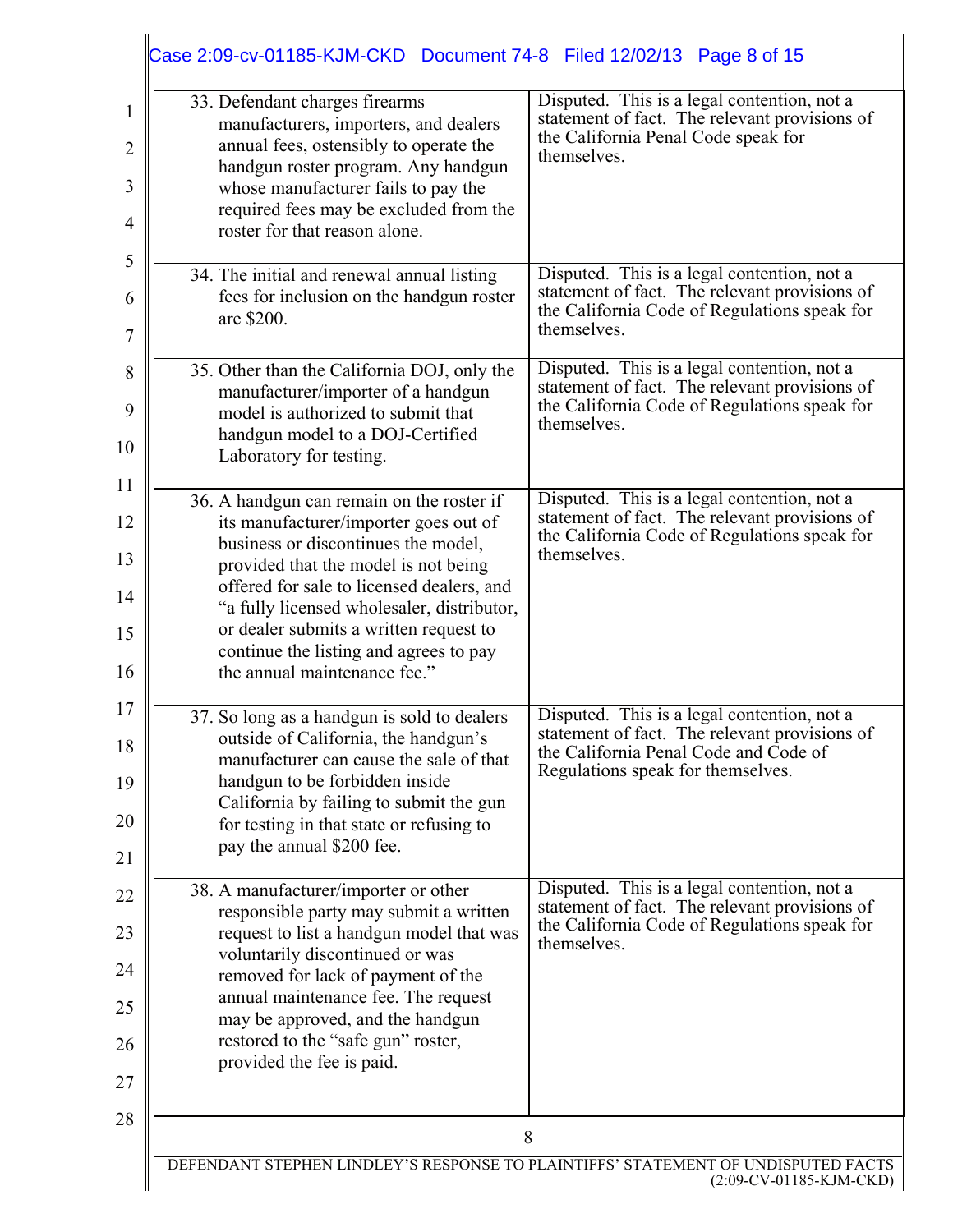|          | Case 2:09-cv-01185-KJM-CKD Document 74-8 Filed 12/02/13 Page 9 of 15                                                                                                                                    |                                                                                                                 |
|----------|---------------------------------------------------------------------------------------------------------------------------------------------------------------------------------------------------------|-----------------------------------------------------------------------------------------------------------------|
| 1        | 39. The following firearms and transactions<br>are exempted from the handgun                                                                                                                            | Disputed. This is a legal contention, not a<br>statement of fact. The relevant provisions of                    |
| 2        | rostering requirement:<br>(1) Firearms defined as curios or                                                                                                                                             | the California Penal Code speak for<br>themselves.                                                              |
| 3        | relics under federal law;                                                                                                                                                                               |                                                                                                                 |
| 4        | (2) The purchase of any firearm by<br>any law enforcement officer -                                                                                                                                     |                                                                                                                 |
| 5        | State or Federal;<br>(3) Pistols that are designed                                                                                                                                                      |                                                                                                                 |
| 6        | expressly for use in Olympic                                                                                                                                                                            |                                                                                                                 |
| 7        | target shooting events, as<br>defined by rule;                                                                                                                                                          |                                                                                                                 |
| 8        | (4) Certain single-action revolvers,                                                                                                                                                                    |                                                                                                                 |
|          | as defined by rule; and<br>(5) The sale, loan, or transfer of any                                                                                                                                       |                                                                                                                 |
| 9        | firearm that is to be used solely<br>as a prop during the course of a                                                                                                                                   |                                                                                                                 |
| 10<br>11 | motion picture, television, or                                                                                                                                                                          |                                                                                                                 |
|          | video production by authorized<br>people related to the production.                                                                                                                                     |                                                                                                                 |
| 12       |                                                                                                                                                                                                         |                                                                                                                 |
| 13       | 40. It is not illegal in California to import<br>an unrostered handgun when moving                                                                                                                      | Disputed. This is a legal contention, not a<br>statement of fact. The relevant provisions of                    |
| 14       | into the state without the intention of                                                                                                                                                                 | the California Penal Code speak for<br>themselves.                                                              |
| 15       | selling it, nor is it illegal in California to                                                                                                                                                          |                                                                                                                 |
|          | possess or use an unrostered handgun<br>that is otherwise lawful to possess or                                                                                                                          |                                                                                                                 |
| 16       | use.                                                                                                                                                                                                    |                                                                                                                 |
| 17       | 41. California also exempts private party                                                                                                                                                               | Disputed. This is a legal contention, not a                                                                     |
| 18       | transfers, intra-familial transfers                                                                                                                                                                     | statement of fact. The relevant provisions of<br>the California Penal Code speak for                            |
| 19       | including gifts and bequests, various<br>loans, and various single-action                                                                                                                               | themselves. Also, plaintiffs cite no evidence or                                                                |
| 20       | revolvers. <sup>4</sup>                                                                                                                                                                                 | other authority for the proposition set forth in<br>footnote 4.                                                 |
| 21       | 42. Plaintiff Ivan Peña has sought to                                                                                                                                                                   | Undisputed.                                                                                                     |
| 22       | purchase a Para USA (Para Ordnance)<br>P1345SR / Stainless Steel .45 ACP                                                                                                                                |                                                                                                                 |
| 23       | 4.25", and has identified a willing seller                                                                                                                                                              |                                                                                                                 |
|          | who stands ready to deliver said                                                                                                                                                                        |                                                                                                                 |
| 24       | handgun to him.                                                                                                                                                                                         |                                                                                                                 |
| 25       |                                                                                                                                                                                                         |                                                                                                                 |
| 26       | <sup>4</sup> "Single" or "double" action refers to the gun's trigger function, 4 one "action" being the<br>effect of drawing back the hammer, another "action" being the effect of dropping the hammer. |                                                                                                                 |
| 27       |                                                                                                                                                                                                         | Guns can be designed to operate in single-action, double-action, or effectively both (if a gun has a            |
| 28       | hammer that might be retracted either manually or by pulling the trigger).                                                                                                                              |                                                                                                                 |
|          | 9                                                                                                                                                                                                       |                                                                                                                 |
|          |                                                                                                                                                                                                         | DEFENDANT STEPHEN LINDLEY'S RESPONSE TO PLAINTIFFS' STATEMENT OF UNDISPUTED FACTS<br>$(2:09$ -CV-01185-KJM-CKD) |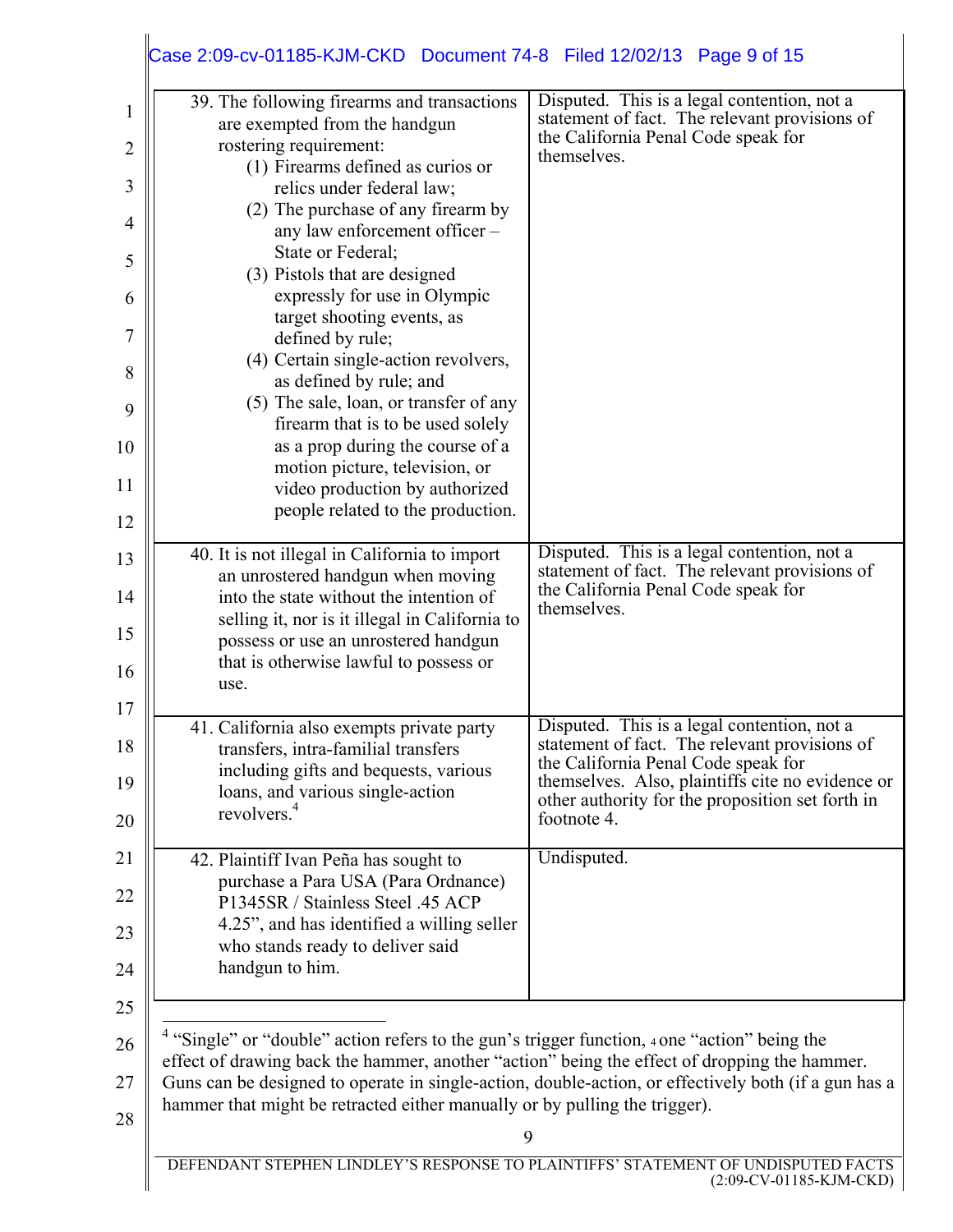| 43. Peña's Para USA P1345SR was listed<br>on California's Handgun Roster until<br>December 31, 2005, when it was<br>discontinued and its listing not renewed.                                                  | Undisputed. Additional explanation of why<br>this firearm is no longer on the roster is set<br>forth in the Declaration of Leslie McGovern<br>filed in support of defendant's opposition to<br>plaintiffs' motion for summary judgment.                                                                                                            |
|----------------------------------------------------------------------------------------------------------------------------------------------------------------------------------------------------------------|----------------------------------------------------------------------------------------------------------------------------------------------------------------------------------------------------------------------------------------------------------------------------------------------------------------------------------------------------|
| 44. Peña cannot lawfully purchase and take<br>possession of the handgun as that<br>handgun is not on the California<br>Handgun Roster.                                                                         | Undisputed to the extent "the handgun" refers<br>to the exact firearm currently held by the seller<br>identified in $\P$ 42 above. But disputed to the<br>extent that plaintiff could lawfully purchase a<br>different Para USA (Para Ordnance) P1345SR /<br>Stainless Steel .45 ACP 4.25" via a private-<br>party transfer or other lawful means. |
| 45. Peña fears arrest, prosecution, fine and<br>incarceration if he completes this<br>handgun purchase.                                                                                                        | Undisputed.                                                                                                                                                                                                                                                                                                                                        |
| 46. Plaintiff Roy Vargas has sought to<br>purchase a Glock 21 SF with an<br>ambidextrous magazine release, and has<br>identified a willing seller who<br>stands ready to deliver said handgun to<br>Plaintiff. | Undisputed.                                                                                                                                                                                                                                                                                                                                        |
| 47. Vargas cannot lawfully purchase and<br>take possession of the handgun as that<br>handgun is not listed on the California<br>Handgun Roster.                                                                | Undisputed to the extent "the handgun" refers<br>to the exact firearm currently held by the seller<br>identified in $\P$ 46 above. But disputed to the<br>extent that plaintiff could lawfully purchase a<br>different Glock 21 SF with an ambidextrous<br>magazine release via a private-party transfer or<br>other lawful means.                 |
| 48. Vargas fears arrest, prosecution, fine<br>and incarceration if he completes this<br>handgun purchase.                                                                                                      | Undisputed.                                                                                                                                                                                                                                                                                                                                        |
| 49. Vargas was born without an arm below<br>the right elbow.                                                                                                                                                   | Undisputed.                                                                                                                                                                                                                                                                                                                                        |
| 50. The Glock 21 SF-STD with a standard<br>magazine release is listed on the<br>California Handgun Roster.                                                                                                     | Undisputed.                                                                                                                                                                                                                                                                                                                                        |
|                                                                                                                                                                                                                | 10                                                                                                                                                                                                                                                                                                                                                 |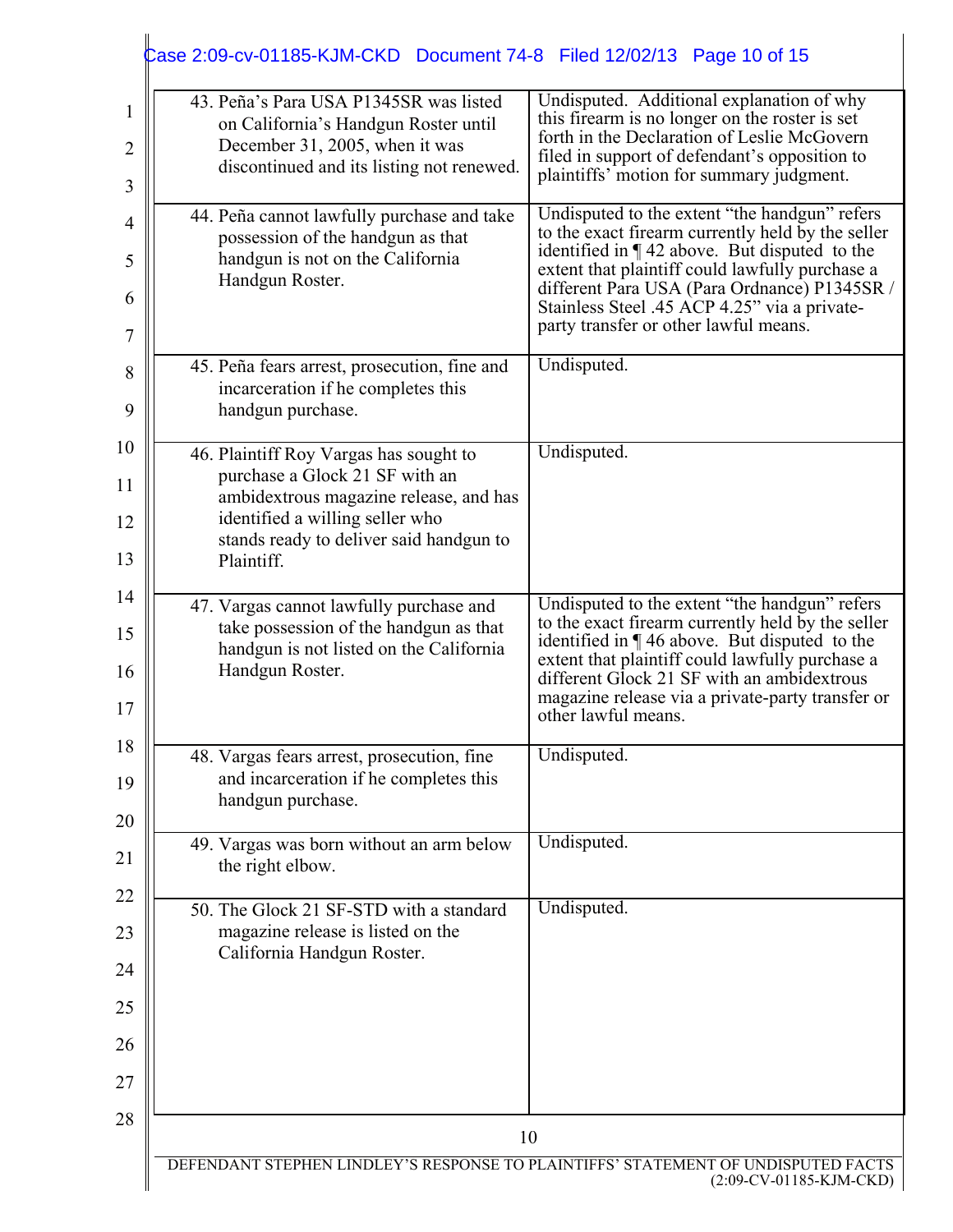| 51. The Glock-21 SF with ambidextrous<br>magazine release is superior for<br>lefthanded shooters such as Mr. Vargas,<br>as opposed to the approved version of<br>the Glock 21.                                                                                         | Disputed. Paragraph 9 of the declaration of<br>Mr. Vargas does not demonstrate this.<br>Defendant objects to the statement as lacking<br>sufficient foundation, lacking personal<br>knowledge and being inadmissible opinion of a<br>lay witness. This contention is also irrelevant.<br>Mr. Vargas admits that he already owns<br>handguns suitable for self defense and is able to<br>purchase additional handguns for self defense.<br>(See Exh. E to Decl. of Anthony R. Hakl in<br>Supp. of Def. Stephen Lindley's Mot. for<br>Summ. J.)                                                                                              |
|------------------------------------------------------------------------------------------------------------------------------------------------------------------------------------------------------------------------------------------------------------------------|--------------------------------------------------------------------------------------------------------------------------------------------------------------------------------------------------------------------------------------------------------------------------------------------------------------------------------------------------------------------------------------------------------------------------------------------------------------------------------------------------------------------------------------------------------------------------------------------------------------------------------------------|
| 52. Glock's efforts to add the Glock 21 SF<br>with ambidextrous magazine release to<br>the California Roster have failed.                                                                                                                                              | Disputed. This statement mischaracterizes<br>Glock's "efforts" and the cited document. The<br>explanation of why this firearm is not on the<br>roster is set forth in the Declaration of Leslie<br>McGovern filed in support of defendant's<br>opposition to plaintiffs' motion for summary<br>judgment.                                                                                                                                                                                                                                                                                                                                   |
| 53. Defendant permits Glock customers to<br>have their Glock 21 SF-STD handguns<br>fitted with an ambidextrous release at<br>the Glock factory.                                                                                                                        | Undisputed.                                                                                                                                                                                                                                                                                                                                                                                                                                                                                                                                                                                                                                |
| 54. Plaintiff Doña Croston has sought to<br>purchase a Springfield Armory XD-45<br>Tactical 5" Bi-Tone stainless steel/black<br>handgun in .45 ACP, model number<br>XD9623, and has identified a willing<br>seller who stands ready to<br>deliver said handgun to her. | Undisputed.                                                                                                                                                                                                                                                                                                                                                                                                                                                                                                                                                                                                                                |
| 55. Croston cannot lawfully purchase and<br>take possession of the handgun as that<br>handgun is not on the California<br>Handgun Roster.                                                                                                                              | Undisputed to the extent "the handgun" refers<br>to the exact firearm currently held by the seller<br>identified in $\P$ 54 above. But disputed to the<br>extent that plaintiff could lawfully purchase a<br>different Springfield Armory XD-45 Tactical<br>5" Bi-Tone stainless steel/black handgun in .45<br>ACP, model number XD9623 via a private-<br>party transfer or other lawful means. Also, the<br>explanation of why the firearm Ms. Croston<br>desires is not on the roster is set forth in the<br>Declaration of Leslie McGovern filed in<br>support of defendant's opposition to plaintiffs'<br>motion for summary judgment. |
| 56. Croston fears arrest, prosecution, fine<br>and incarceration if she completes this<br>handgun purchase.                                                                                                                                                            | Undisputed.                                                                                                                                                                                                                                                                                                                                                                                                                                                                                                                                                                                                                                |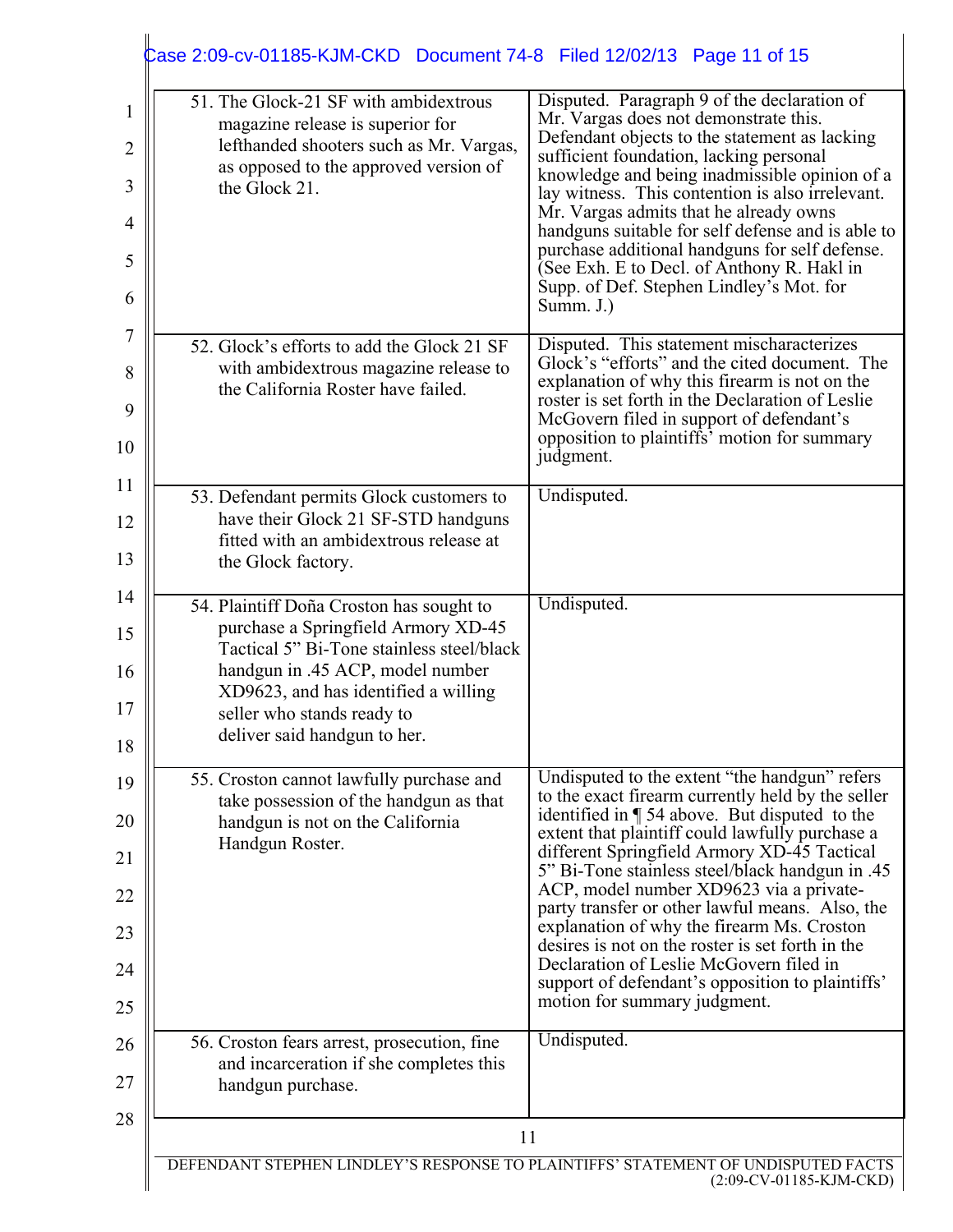| 57. Other models of this identical gun – but<br>in different colors – are listed on the<br>handgun roster and are thus available to<br>Ms. Croston: the XD-45 Tactical 5" .45<br>ACP in black (model XD9621), the<br>XD-45 Tactical 5" .45 ACP in OD<br>Green (model XD9622), and the XD-<br>45 Tactical 5" .45 ACP in Dark Earth<br>$(XD9162)$ . | Disputed. There is no evidence that the cited<br>firearms are "identical." In any event, the<br>explanation of why the firearm Ms. Croston<br>desires is not on the roster is set forth in the<br>Declaration of Leslie McGovern filed in<br>support of defendant's opposition to plaintiffs'<br>motion for summary judgment. |
|---------------------------------------------------------------------------------------------------------------------------------------------------------------------------------------------------------------------------------------------------------------------------------------------------------------------------------------------------|-------------------------------------------------------------------------------------------------------------------------------------------------------------------------------------------------------------------------------------------------------------------------------------------------------------------------------|
| 58. The particular Bi-Tone XD-45 that Ms.<br>Croston would possess was not released<br>until after California required newly<br>listed guns to have a chamber load<br>indicator and magazine disconnect<br>device.                                                                                                                                | Disputed. The cited documents do not show<br>this. The documents reference various models,<br>but not the model XD9623 desired by Croston.                                                                                                                                                                                    |
| 59. Springfield Armory could not get the<br>XD-45 in .45 ACP and Bi-Tone finish<br>registered given the new listing<br>requirements.                                                                                                                                                                                                              | Disputed. The explanation of why this firearm<br>is not on the roster is set forth in the<br>Declaration of Leslie McGovern filed in<br>support of defendant's opposition to plaintiffs'<br>motion for summary judgment.                                                                                                      |
| 60. The XD-45 Bi-Tone in .45 has a loaded<br>chamber indicator, but the California<br>Department of Justice has decided it<br>does not qualify under Penal Code §<br>$16380(c)$ .                                                                                                                                                                 | Disputed. The explanation of why this firearm<br>is not on the roster is set forth in the<br>Declaration of Leslie McGovern filed in<br>support of defendant's opposition to plaintiffs'<br>motion for summary judgment. Also, the cited<br>"Technical Data" does not show this.                                              |
| 61. The XD-45 also lacks a magazine<br>disconnect device.                                                                                                                                                                                                                                                                                         | Undisputed, but the cited "Technical Data"<br>does not show this.                                                                                                                                                                                                                                                             |
| 62. The handgun at issue in <i>District of</i><br>Columbia v. Heller, 554 U.S. 570<br>(2008), was a High Standard 9-shot<br>revolver in .22 with a 9.5" Buntline-<br>style <sup>5</sup> barrel.                                                                                                                                                   | Disputed. The handgun mentioned was not "at<br>issue" in <i>Heller</i> . This is also irrelevant.                                                                                                                                                                                                                             |
| 63. Plaintiff Brett Thomas has sought to<br>purchase an identical High Standard 9-<br>shot revolver in .22 with a 9.5"<br>Buntline-style barrel, and has identified<br>a willing seller who stands ready to<br>deliver said handgun to Thomas.                                                                                                    | Undisputed.                                                                                                                                                                                                                                                                                                                   |
| A "Buntline" is a Western-style extra-long barrel revolver, named for 19th-century novelist Ned<br>Buntline who was said to commission such guns for famous personalities of the day.                                                                                                                                                             |                                                                                                                                                                                                                                                                                                                               |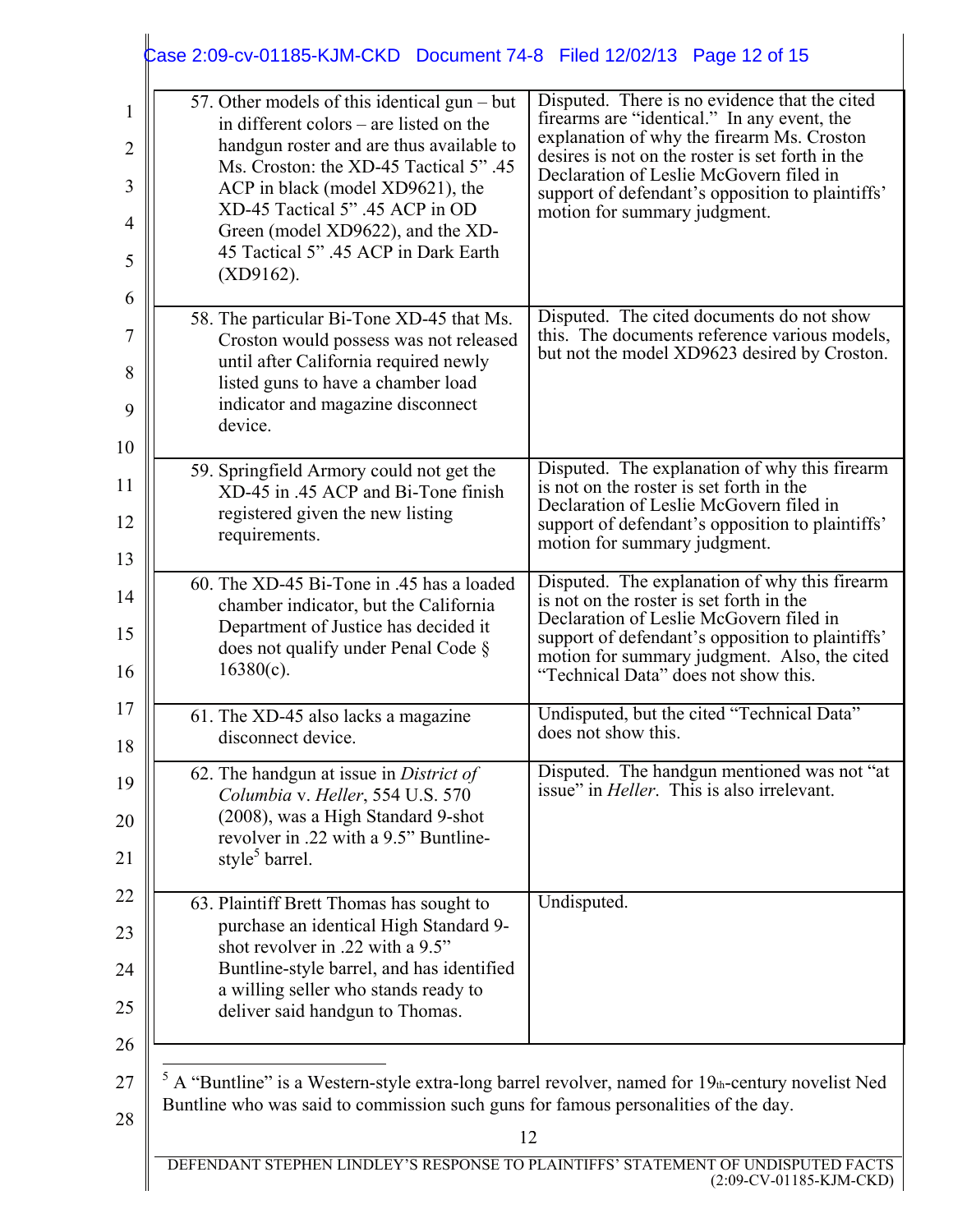| 64. Thomas cannot lawfully purchase and<br>take possession of the handgun as that<br>handgun is not on the California<br>Handgun Roster.                                                                                                                              | Undisputed to the extent "the handgun" refers<br>to the exact firearm currently held by the seller<br>identified in $\P$ 63 above. But disputed to the<br>extent that plaintiff could lawfully purchase a<br>different High Standard 9- shot revolver in .22<br>with a 9.5" Buntline-style barrel via a private-<br>party transfer or other lawful means. Also, the<br>explanation of why the firearm Mr. Thomas<br>desires is not on the roster is set forth in the<br>Declaration of Leslie McGovern filed in<br>support of defendant's opposition to plaintiffs'<br>motion for summary judgment. |
|-----------------------------------------------------------------------------------------------------------------------------------------------------------------------------------------------------------------------------------------------------------------------|-----------------------------------------------------------------------------------------------------------------------------------------------------------------------------------------------------------------------------------------------------------------------------------------------------------------------------------------------------------------------------------------------------------------------------------------------------------------------------------------------------------------------------------------------------------------------------------------------------|
| 65. Thomas fears arrest, prosecution, fine                                                                                                                                                                                                                            | Undisputed.                                                                                                                                                                                                                                                                                                                                                                                                                                                                                                                                                                                         |
| and incarceration if he completes this<br>handgun purchase.                                                                                                                                                                                                           |                                                                                                                                                                                                                                                                                                                                                                                                                                                                                                                                                                                                     |
| 66. Plaintiffs Ivan Peña and Brett Thomas<br>are law-abiding citizens, shooting<br>enthusiasts and gun collectors, as are<br>other members and supporters of                                                                                                          | Disputed. While the microstamping law may<br>be prohibiting plaintiffs from acquiring certain<br>new handguns that they desire, the law is not<br>prohibiting them from acquiring any or all new<br>handguns.                                                                                                                                                                                                                                                                                                                                                                                       |
| <b>Plaintiffs Second Amendment</b><br>Foundation, Inc. ("SAF") and Calguns<br>Foundation, Inc. ("CGF"). Peña,<br>Thomas, and other SAF and CGF<br>members and supporters would acquire                                                                                |                                                                                                                                                                                                                                                                                                                                                                                                                                                                                                                                                                                                     |
| new semiautomatic handguns of the<br>kind in common use throughout the<br>United States, for traditional lawful<br>purposes including self-defense, but<br>cannot do so owing to California's<br>microstamping scheme.                                                |                                                                                                                                                                                                                                                                                                                                                                                                                                                                                                                                                                                                     |
| 67. California's handgun rostering scheme<br>substantially limits commerce in (and<br>therefore Plaintiffs' access to)<br>unrostered handguns, since no dealer<br>can stock these firearms. This results in<br>a significant loss of choice and price<br>competition. | Disputed. The cited declarations do not show<br>this. And defendant objects to those<br>declarations as lacking sufficient foundation,<br>lacking personal knowledge and being<br>inadmissible opinion of a lay witness.                                                                                                                                                                                                                                                                                                                                                                            |
| 68. Plaintiffs would suffer increased costs<br>in transporting and transferring their<br>firearms from out-of-state dealers that<br>they would not suffer if the firearms<br>were available for sale in California.                                                   | Disputed. The cited declarations do not show<br>this. And defendant objects to those<br>declarations as lacking sufficient foundation,<br>lacking personal knowledge and being<br>inadmissible opinion of a lay witness.                                                                                                                                                                                                                                                                                                                                                                            |
|                                                                                                                                                                                                                                                                       |                                                                                                                                                                                                                                                                                                                                                                                                                                                                                                                                                                                                     |
| 13                                                                                                                                                                                                                                                                    |                                                                                                                                                                                                                                                                                                                                                                                                                                                                                                                                                                                                     |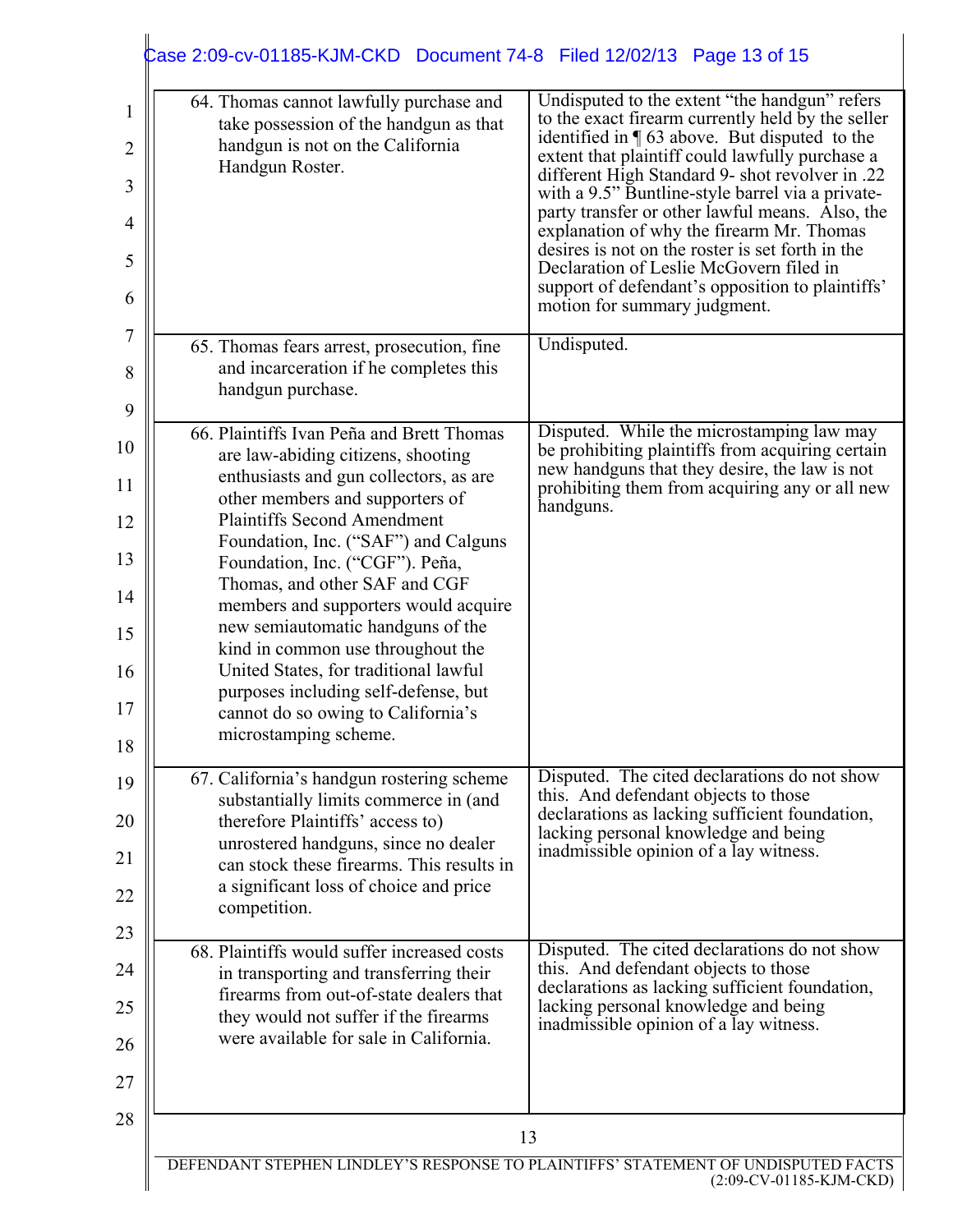| 69. Plaintiff Second Amendment                                                      | Undisputed.                                                                                    |
|-------------------------------------------------------------------------------------|------------------------------------------------------------------------------------------------|
| Foundation, Inc. ("SAF") is a nonprofit                                             |                                                                                                |
| membership organization incorporated                                                |                                                                                                |
| under the laws of Washington with its<br>principal place of business in Bellevue,   |                                                                                                |
| Washington.                                                                         |                                                                                                |
|                                                                                     |                                                                                                |
| 70. SAF has over 650,000 members and                                                | Undisputed.                                                                                    |
| supporters nationwide, including many<br>in California.                             |                                                                                                |
|                                                                                     |                                                                                                |
| 71. The purposes of SAF include education,                                          | Undisputed.                                                                                    |
| research, publishing and legal action<br>focusing on the Constitutional right to    |                                                                                                |
| privately own and possess firearms, and                                             |                                                                                                |
| the consequences of gun control.                                                    |                                                                                                |
| 72. Plaintiff The Calguns Foundation, Inc.                                          | Undisputed.                                                                                    |
| is a non-profit organization                                                        |                                                                                                |
| incorporated under the laws of                                                      |                                                                                                |
| California with its principal place of                                              |                                                                                                |
| business in San Carlos, California.                                                 |                                                                                                |
| 73. Calguns supports the California                                                 | Undisputed.                                                                                    |
| firearms community by promoting                                                     |                                                                                                |
| education for all stakeholders about<br>firearm laws, rights and privileges, and    |                                                                                                |
| securing the civil rights of California                                             |                                                                                                |
| gun owners, who are among its                                                       |                                                                                                |
| members and supporters.                                                             |                                                                                                |
| 74. SAF and Calguns expend their                                                    | Undisputed.                                                                                    |
| resources encouraging exercise of the                                               |                                                                                                |
| right to bear arms, and advising and<br>educating their members, supporters,        |                                                                                                |
| and the general public about the legality                                           |                                                                                                |
| of particular firearms. The issues raised                                           |                                                                                                |
| by, and consequences of, Defendant's<br>policies, are of great interest to SAF and  |                                                                                                |
| Calguns' constituencies.                                                            |                                                                                                |
|                                                                                     |                                                                                                |
| 75. Defendant's policies regularly cause the<br>expenditure of resources by SAF and | Disputed. The cited declarations do not show<br>this. Defendant's policies do not cause these  |
| Calguns as people turn to these                                                     | organizations to spend resources. The manner                                                   |
| organizations for advice and                                                        | in which the organizations choose to spend<br>their resources is decided by the organizations. |
| information.                                                                        |                                                                                                |
|                                                                                     |                                                                                                |
|                                                                                     | 14                                                                                             |